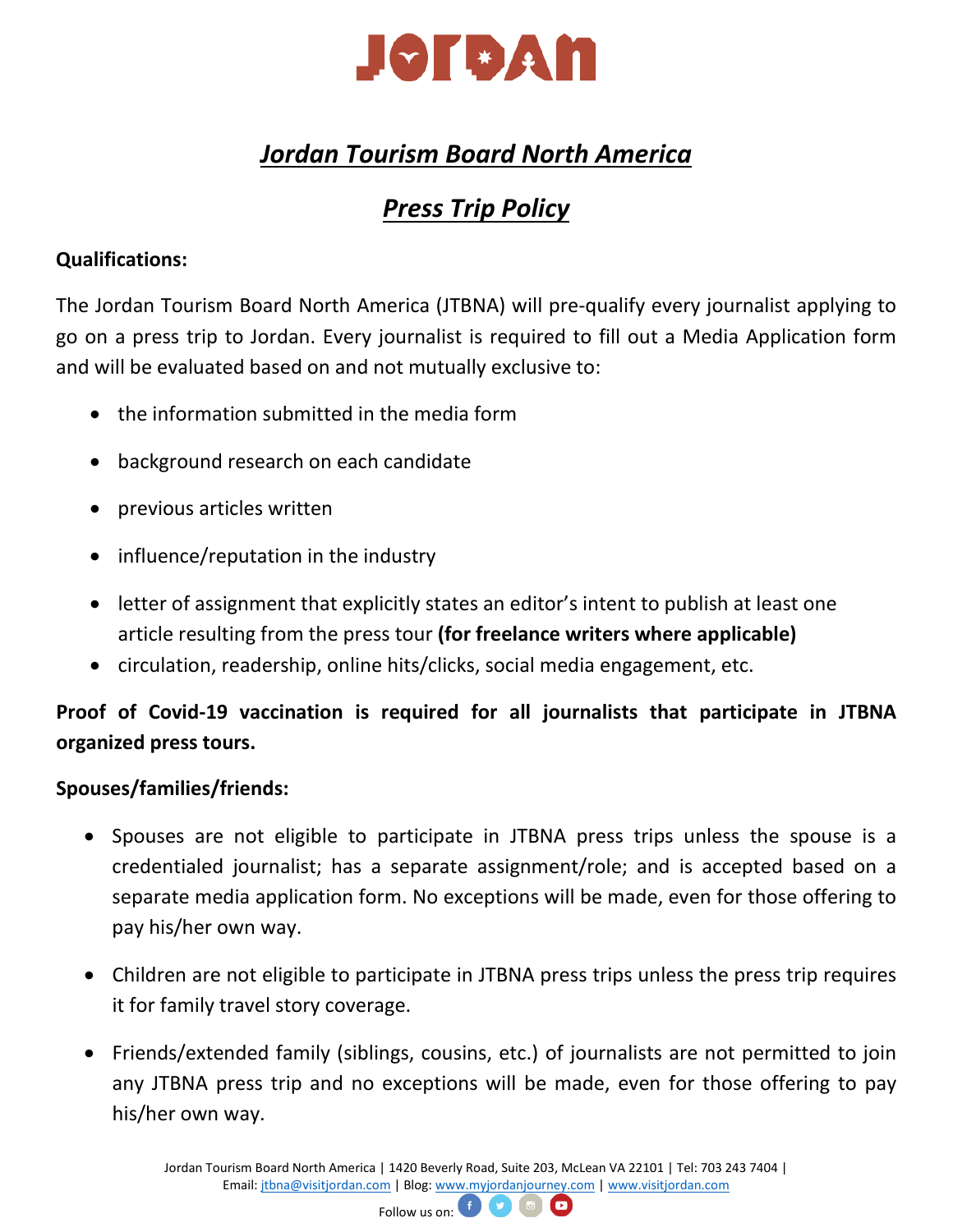# JOTSAN

#### **Operations & Procedures:**

- JTBNA is not responsible for missed flights due to delays including any costs incurred by or during the delay.
- JTBNA will create the itinerary for the press trip, however all itineraries are subject to change.
- JTBNA will provide, while on the ground in Jordan, a certified JTB guide for the duration of the tour; special briefing opportunities; accommodation at 4- and 5-star hotels; ground transportation; Wi-Fi; meals and park entrance fees throughout the press tour. Optional Services that are NOT covered by JTBNA include but are not limited to:
	- o **Gratuities**
	- o **Alcoholic beverages**
	- o **Personal Expenditures**
		- 1. Luggage Fees
		- 2. Telephone & fax use
		- 3. Souvenirs
		- 4. Spa treatments
		- 5. Horse/Donkey/Carriage in Petra/Camel Rides
		- 6. Laundry
		- 7. Mini Bar/Room Service
		- 8. Ballooning in Wadi Rum
		- 9. Any activity not included in the itinerary
- Press trips organized by JTBNA are devoted to Jordan only, unless the airfare is covered by the participant. In this case JTBNA will only cover the Jordan portion of the trip.

Jordan Tourism Board North America | 1420 Beverly Road, Suite 203, McLean VA 22101 | Tel: 703 243 7404 | Email[: jtbna@visitjordan.com](mailto:jtbna@visitjordan.com) | Blog: [www.myjordanjourney.com](http://www.myjordanjourney.com/) [| www.visitjordan.com](http://www.visitjordan.com/)

 $\bullet$